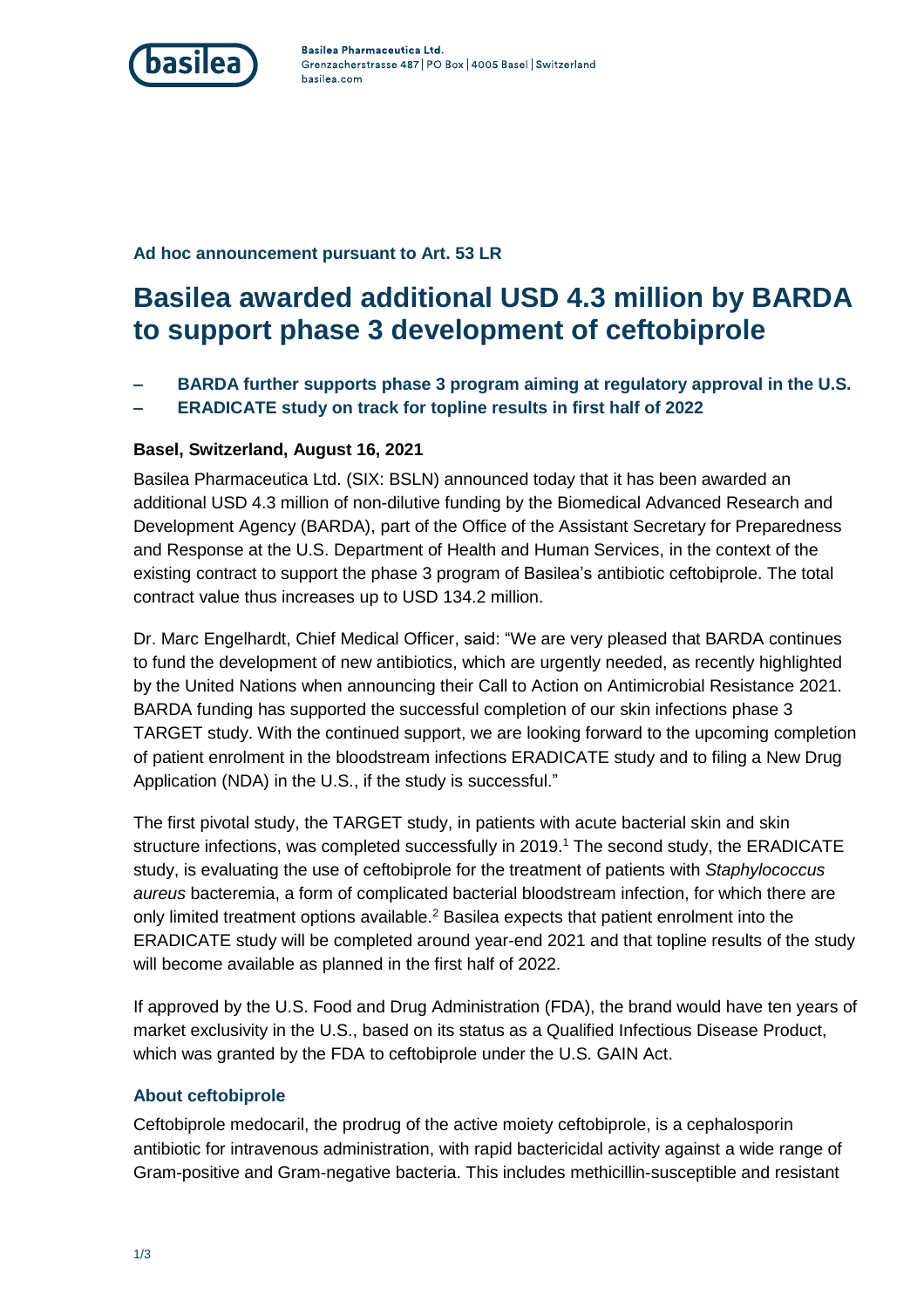

*Staphylococcus aureus* (MSSA, MRSA) and susceptible *Pseudomonas* spp.<sup>3</sup> The brand is currently approved and marketed as Zevtera and Mabelio in a number of countries in Europe and beyond. Basilea has entered into license and distribution agreements for the brand in Europe, Eurasian countries, Latin America, China, Canada, Israel, and the Middle East and North Africa (MENA) regions.

*Basilea's ceftobiprole phase 3 program is funded in part (up to USD 134.2 million, which is approximately 70% of the total potential program costs) with federal funds from the U.S. Department of Health and Human Services; Office of the Assistant Secretary for Preparedness and Response; Biomedical Advanced Research and Development Authority (BARDA), under contract number HHSO100201600002C.*

## **About** *Staphylococcus aureus* **bacteremia (SAB)**

*Staphylococcus aureus* bacteremia is a leading cause of bloodstream infections, responsible for a broad variety of complications and has been associated with significant morbidity and a mortality of 20 to 40%.<sup>4, 5</sup> Several studies have demonstrated that MRSA bacteremia is associated with a significantly higher mortality rate compared with MSSA bacteremia.<sup>6, 7</sup> Infections of the inner lining of the heart or heart valves (infective endocarditis) and bone infections (osteomyelitis) are common complications of SAB.

### **About Basilea**

Basilea is a commercial-stage biopharmaceutical company founded in 2000 and headquartered in Switzerland. We are committed to discovering, developing and commercializing innovative drugs to meet the medical needs of patients with cancer and infectious diseases. We have successfully launched two hospital brands, Cresemba for the treatment of invasive fungal infections and Zevtera for the treatment of severe bacterial infections. We are conducting clinical studies with two targeted drug candidates for the treatment of a range of cancers and have a number of preclinical assets in both cancer and infectious diseases in our portfolio. Basilea is listed on the SIX Swiss Exchange (SIX: BSLN). Please visit basilea.com.

### **Disclaimer**

This communication expressly or implicitly contains certain forward-looking statements, such as "believe", "assume", "expect", "forecast", "project", "may", "could", "might", "will" or similar expressions concerning Basilea Pharmaceutica Ltd. and its business, including with respect to the progress, timing and completion of research, development and clinical studies for product candidates. Such statements involve certain known and unknown risks, uncertainties and other factors, which could cause the actual results, financial condition, performance or achievements of Basilea Pharmaceutica Ltd. to be materially different from any future results, performance or achievements expressed or implied by such forward-looking statements. Basilea Pharmaceutica Ltd. is providing this communication as of this date and does not undertake to